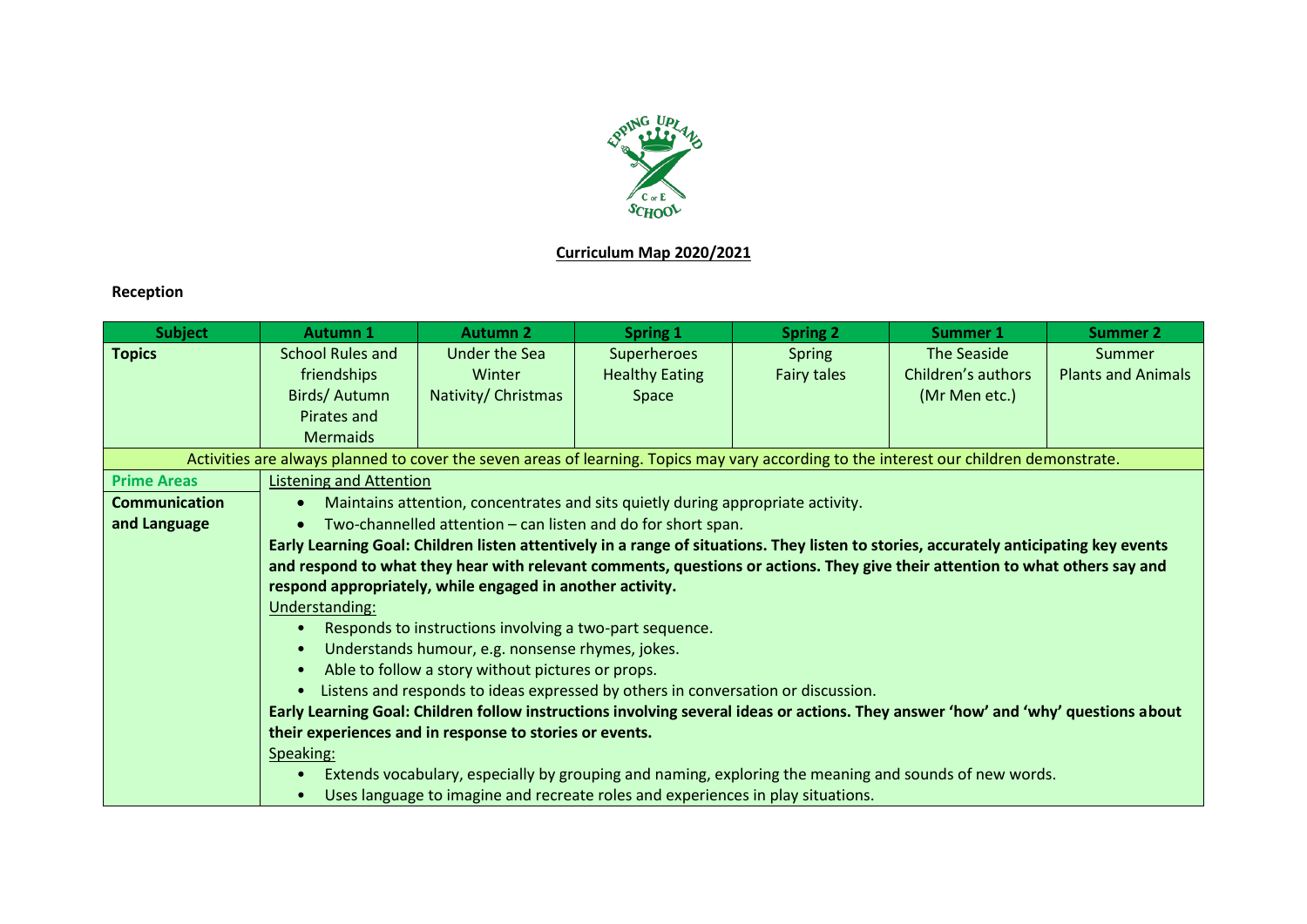|                    | Links statements and sticks to a main theme or intention.<br>$\bullet$                                                             |                                                                                                                           |                                   |  |
|--------------------|------------------------------------------------------------------------------------------------------------------------------------|---------------------------------------------------------------------------------------------------------------------------|-----------------------------------|--|
|                    | $\bullet$                                                                                                                          | Uses talk to organise, sequence and clarify thinking, ideas, feelings and events.                                         |                                   |  |
|                    | Introduces a storyline or narrative into their play.<br>$\bullet$                                                                  |                                                                                                                           |                                   |  |
|                    | Early Learning Goal: Children express themselves effectively, showing awareness of listeners' needs. They use past, present and    |                                                                                                                           |                                   |  |
|                    | future forms accurately when talking about events that have happened or are to happen in the future. They develop their own        |                                                                                                                           |                                   |  |
|                    | narratives and explanations by connecting ideas or events                                                                          |                                                                                                                           |                                   |  |
| <b>Physical</b>    | <b>Moving and Handling:</b>                                                                                                        |                                                                                                                           |                                   |  |
| <b>Development</b> | Experiments with different ways of moving.<br>$\bullet$                                                                            |                                                                                                                           |                                   |  |
|                    | Jumps off an object and lands appropriately.<br>$\bullet$                                                                          |                                                                                                                           |                                   |  |
|                    | $\bullet$                                                                                                                          | Negotiates space successfully when playing racing and chasing games with other children, adjusting speed or changing      |                                   |  |
|                    | direction to avoid obstacles.                                                                                                      |                                                                                                                           |                                   |  |
|                    | $\bullet$                                                                                                                          | Travels with confidence and skill around, under, over and through balancing and climbing equipment.                       |                                   |  |
|                    | $\bullet$                                                                                                                          | Shows increasing control over an object in pushing, patting, throwing, catching or kicking it.                            |                                   |  |
|                    | Uses simple tools to effect changes to materials.<br>$\bullet$                                                                     |                                                                                                                           |                                   |  |
|                    | $\bullet$                                                                                                                          | Handles tools, objects, construction and malleable materials safely and with increasing control.                          |                                   |  |
|                    | Shows a preference for a dominant hand.<br>$\bullet$                                                                               |                                                                                                                           |                                   |  |
|                    | Begins to use anticlockwise movement and retrace vertical lines.<br>$\bullet$                                                      |                                                                                                                           |                                   |  |
|                    | Begins to form recognisable letters.<br>$\bullet$                                                                                  |                                                                                                                           |                                   |  |
|                    | $\bullet$                                                                                                                          | Uses a pencil and holds it effectively to form recognisable letters, most of which are correctly formed.                  |                                   |  |
|                    | Early Learning Goal: Children show good control and co-ordination in large and small movements. They move confidently in a         |                                                                                                                           |                                   |  |
|                    | range of ways, safely negotiating space. They handle equipment and tools effectively, including pencils for writing.               |                                                                                                                           |                                   |  |
|                    | <b>Health and Self Care:</b>                                                                                                       |                                                                                                                           |                                   |  |
|                    | $\bullet$                                                                                                                          | Eats a healthy range of foodstuffs and understands need for variety in food.                                              |                                   |  |
|                    | Usually dry and clean during the day.<br>$\bullet$                                                                                 |                                                                                                                           |                                   |  |
|                    | $\bullet$                                                                                                                          | Shows some understanding that good practices with regard to exercise, eating, sleeping and hygiene can contribute to good |                                   |  |
|                    | health.                                                                                                                            |                                                                                                                           |                                   |  |
|                    | $\bullet$                                                                                                                          | Shows understanding of the need for safety when tackling new challenges, and considers and manages some risks.            |                                   |  |
|                    | Shows understanding of how to transport and store equipment safely.<br>$\bullet$                                                   |                                                                                                                           |                                   |  |
|                    | Practices some appropriate safety measures without direct supervision.<br>$\bullet$                                                |                                                                                                                           |                                   |  |
|                    | Early Learning Goal: Children know the importance for good health of physical exercise, and a healthy diet, and talk about ways to |                                                                                                                           |                                   |  |
|                    | keep healthy and safe. They manage their own basic hygiene and personal needs successfully, including dressing and going to the    |                                                                                                                           |                                   |  |
|                    | toilet independently.                                                                                                              |                                                                                                                           |                                   |  |
|                    | Tom's PE, Dance/ Spacial awareness                                                                                                 | Tom's PE, Dance/ travelling                                                                                               | Tom's PE, Dance/co-ordination and |  |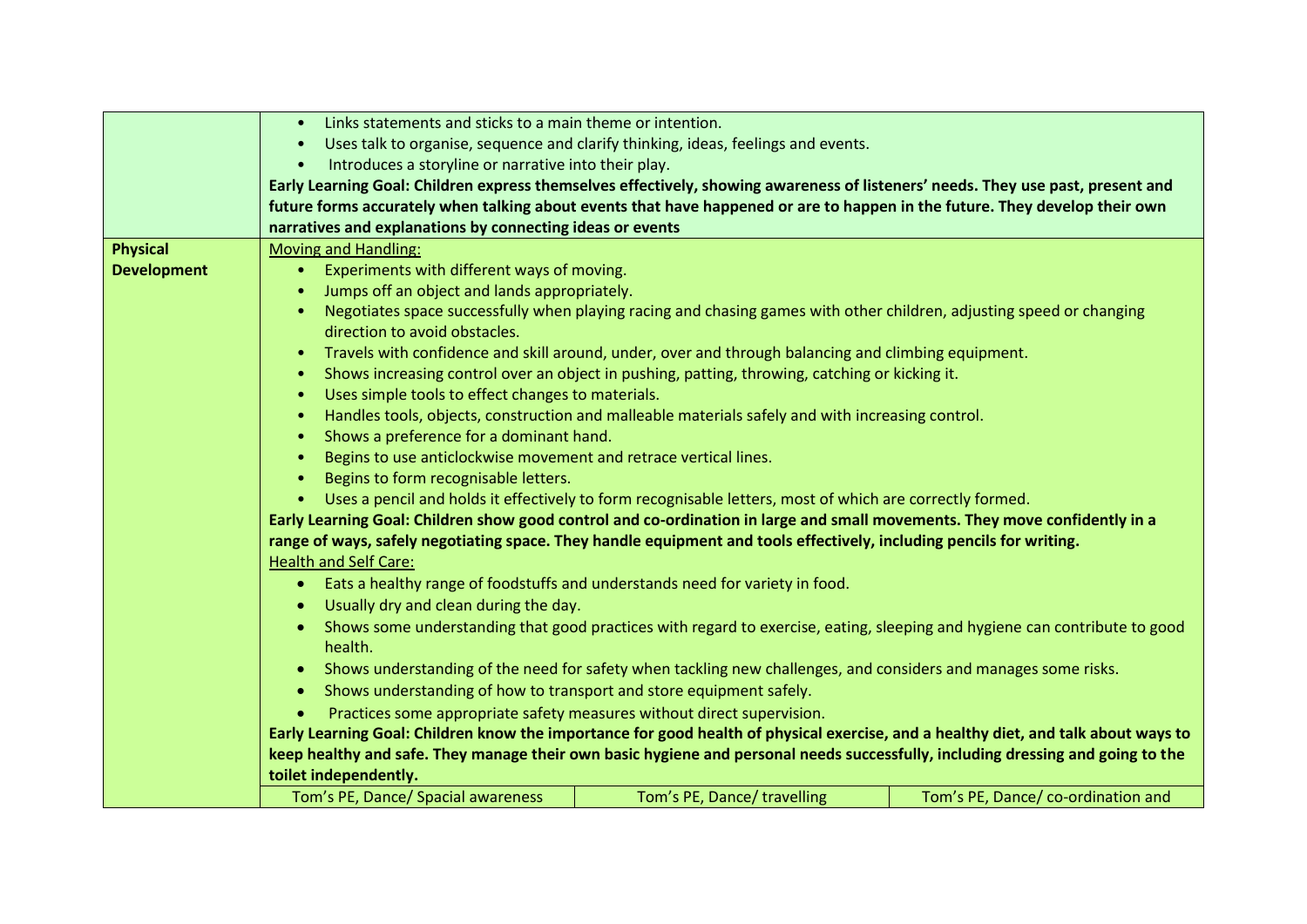|                            |                                                                                                                                                  |                                                                                                                                      | rhythm                                   |  |
|----------------------------|--------------------------------------------------------------------------------------------------------------------------------------------------|--------------------------------------------------------------------------------------------------------------------------------------|------------------------------------------|--|
| <b>Personal Social and</b> | Self-Confidence and Self-Awareness:                                                                                                              |                                                                                                                                      |                                          |  |
| <b>Emotional</b>           | Confident to speak to others about own needs, wants, interests and opinions.<br>$\bullet$                                                        |                                                                                                                                      |                                          |  |
| <b>Development</b>         | Can describe self in positive terms and talk about abilities.<br>$\bullet$                                                                       |                                                                                                                                      |                                          |  |
|                            |                                                                                                                                                  | Early Learning Goal – Children are confident to try new activities, and say why they like some activities more than others. They are |                                          |  |
|                            |                                                                                                                                                  | confident to speak in a familiar group, will talk about their ideas, and will choose the resources they need for their chosen        |                                          |  |
|                            | activities. They say when they do or don't need help.                                                                                            |                                                                                                                                      |                                          |  |
|                            | <b>Managing Feelings and Behaviour:</b>                                                                                                          |                                                                                                                                      |                                          |  |
|                            | • Understands that own actions affect other people, for example, becomes upset or tries to comfort another child when they                       |                                                                                                                                      |                                          |  |
|                            | realise they have upset them.                                                                                                                    |                                                                                                                                      |                                          |  |
|                            | Aware of the boundaries set, and of behavioural expectations in the setting.<br>$\bullet$                                                        |                                                                                                                                      |                                          |  |
|                            | Beginning to be able to negotiate and solve problems without aggression, e.g. when someone has taken their toy.                                  |                                                                                                                                      |                                          |  |
|                            | Early Learning Goal: Children talk about how they and others show feelings, talk about their own and others' behaviour, and its                  |                                                                                                                                      |                                          |  |
|                            | consequences, and know that some behaviour is unacceptable. They work as part of a group or class, and understand and follow                     |                                                                                                                                      |                                          |  |
|                            | the rules. They adjust their behaviour to different situations, and take changes of routine in their stride.                                     |                                                                                                                                      |                                          |  |
|                            | <b>Making Relationships:</b>                                                                                                                     |                                                                                                                                      |                                          |  |
|                            | Initiates conversations, attends to and takes account of what others say.<br>$\bullet$                                                           |                                                                                                                                      |                                          |  |
|                            | Explains own knowledge and understanding, and asks appropriate questions of others.                                                              |                                                                                                                                      |                                          |  |
|                            | Takes steps to resolve conflicts with other children, e.g. finding a compromise.                                                                 |                                                                                                                                      |                                          |  |
|                            | Early Learning Goal: Children play co-operatively, taking turns with others. They take account of one another's ideas about how to               |                                                                                                                                      |                                          |  |
|                            | organise their activity. They show sensitivity to others' needs and feelings, and form positive relationships with adults and other<br>children. |                                                                                                                                      |                                          |  |
| <b>Specific Areas</b>      | Reading:                                                                                                                                         |                                                                                                                                      |                                          |  |
| Literacy                   | • Continues a rhyming string.                                                                                                                    | • Begins to read words and simple                                                                                                    | Early Learning Goal: Children read and   |  |
|                            | • Hears and says the initial sound in                                                                                                            | sentences.                                                                                                                           | understand simple sentences. They use    |  |
|                            | words.                                                                                                                                           | • Uses vocabulary and forms of speech                                                                                                | phonic knowledge to decode regular       |  |
|                            | • Can segment the sounds in simple                                                                                                               | that are increasingly influenced by their                                                                                            | words and read them aloud accurately.    |  |
|                            | words and blend them together and                                                                                                                | experiences of books.                                                                                                                | They also read some common irregular     |  |
|                            | knows which letters represent some of                                                                                                            | • Enjoys an increasing range of books.                                                                                               | words. They demonstrate understanding    |  |
|                            | them.                                                                                                                                            | • Knows that information can be retrieved                                                                                            | when talking with others about what they |  |
|                            | • Links sounds to letters, naming and                                                                                                            | from books and computers.                                                                                                            | have read.                               |  |
|                            | sounding the letters of the alphabet.                                                                                                            |                                                                                                                                      |                                          |  |
|                            |                                                                                                                                                  |                                                                                                                                      |                                          |  |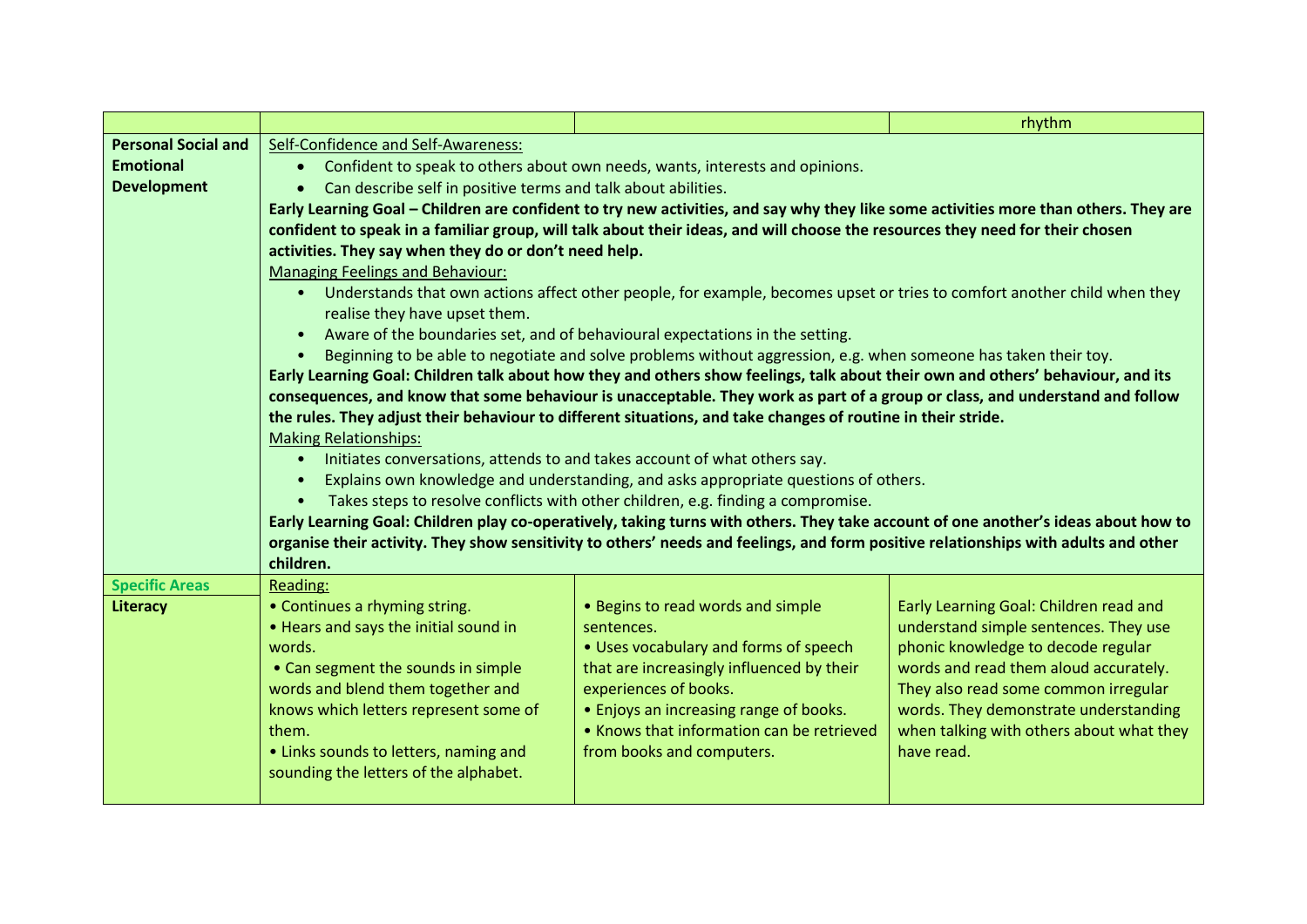|                    | Writing:<br>• Gives meaning to marks they make as<br>they draw, write and paint.<br>• Begins to break the flow of speech into<br>words.<br>• Continues a rhyming string.<br>• Hears and says the initial sound in<br>words.<br>• Can segment the sounds in simple words<br>and blend them together.                                                                                                                                                                                                                                                                                                                                                                                                                                                               | • Links sounds to letters, naming and<br>sounding the letters of the alphabet.<br>· Uses some clearly identifiable letters to<br>communicate meaning, representing some<br>sounds correctly and in sequence.<br>• Writes own name and other things such<br>as labels, captions.<br>• Attempts to write short sentences in<br>meaningful contexts.                                                                                                                                                                                                                                                                                                                                                                | Early Learning Goal: Children use their<br>phonic knowledge to write words in ways<br>which match their spoken sounds. They<br>also write some irregular common words.<br>They write simple sentences which can be<br>read by themselves and others. Some<br>words are spelt correctly and others are<br>phonetically plausible                                                                                                                                                                             |
|--------------------|-------------------------------------------------------------------------------------------------------------------------------------------------------------------------------------------------------------------------------------------------------------------------------------------------------------------------------------------------------------------------------------------------------------------------------------------------------------------------------------------------------------------------------------------------------------------------------------------------------------------------------------------------------------------------------------------------------------------------------------------------------------------|------------------------------------------------------------------------------------------------------------------------------------------------------------------------------------------------------------------------------------------------------------------------------------------------------------------------------------------------------------------------------------------------------------------------------------------------------------------------------------------------------------------------------------------------------------------------------------------------------------------------------------------------------------------------------------------------------------------|-------------------------------------------------------------------------------------------------------------------------------------------------------------------------------------------------------------------------------------------------------------------------------------------------------------------------------------------------------------------------------------------------------------------------------------------------------------------------------------------------------------|
| <b>Mathematics</b> | Numbers:<br>• Recognise some numerals of personal<br>significance.<br>• Recognises numerals 1 to 5.<br>• Counts up to three or four objects by<br>saying one number name for each item.<br>• Counts actions or objects which cannot<br>be moved.<br>• Counts objects to 10, and beginning to<br>count beyond 10.<br>• Counts out up to six objects from a<br>larger group.<br>• Selects the correct numeral to represent<br>1 to 5, then 1 to 10 objects.<br>• Counts an irregular arrangement of up<br>to ten objects.<br>• Estimates how many objects they can<br>see and checks by counting them.<br>Shape, Space and Measures:<br>• Beginning to use mathematical names<br>for 'solid' 3D shapes and 'flat' 2-D shapes,<br>and mathematical terms to describe | • Uses the language of 'more' and 'fewer'<br>to compare two sets of objects.<br>• Finds the total number of items in two<br>groups by counting all of them.<br>• Says the number that is one more than<br>a given number.<br>• Finds one more or one less from a group<br>of up to five objects, then ten objects.<br>• In practical activities and discussion,<br>beginning to use the vocabulary involved<br>in adding and subtracting.<br>• Records, using marks that they can<br>interpret and explain.<br>• Begins to identify own mathematical<br>problems based on own interests and<br>fascinations.<br>. Orders two or three items by length or<br>height.<br>• Orders two items by weight or capacity. | Early Learning Goal: Children count<br>reliably with numbers from one to 20,<br>place them in order and say which number<br>is one more or one less than a given<br>number. Using quantities and objects,<br>they add and subtract two single-digit<br>numbers and count on or back to find the<br>answer. They solve problems, including<br>doubling, halving and sharing.<br>Early Learning Goal: Children use everyday<br>language to talk about size, weight,<br>capacity, position, distance, time and |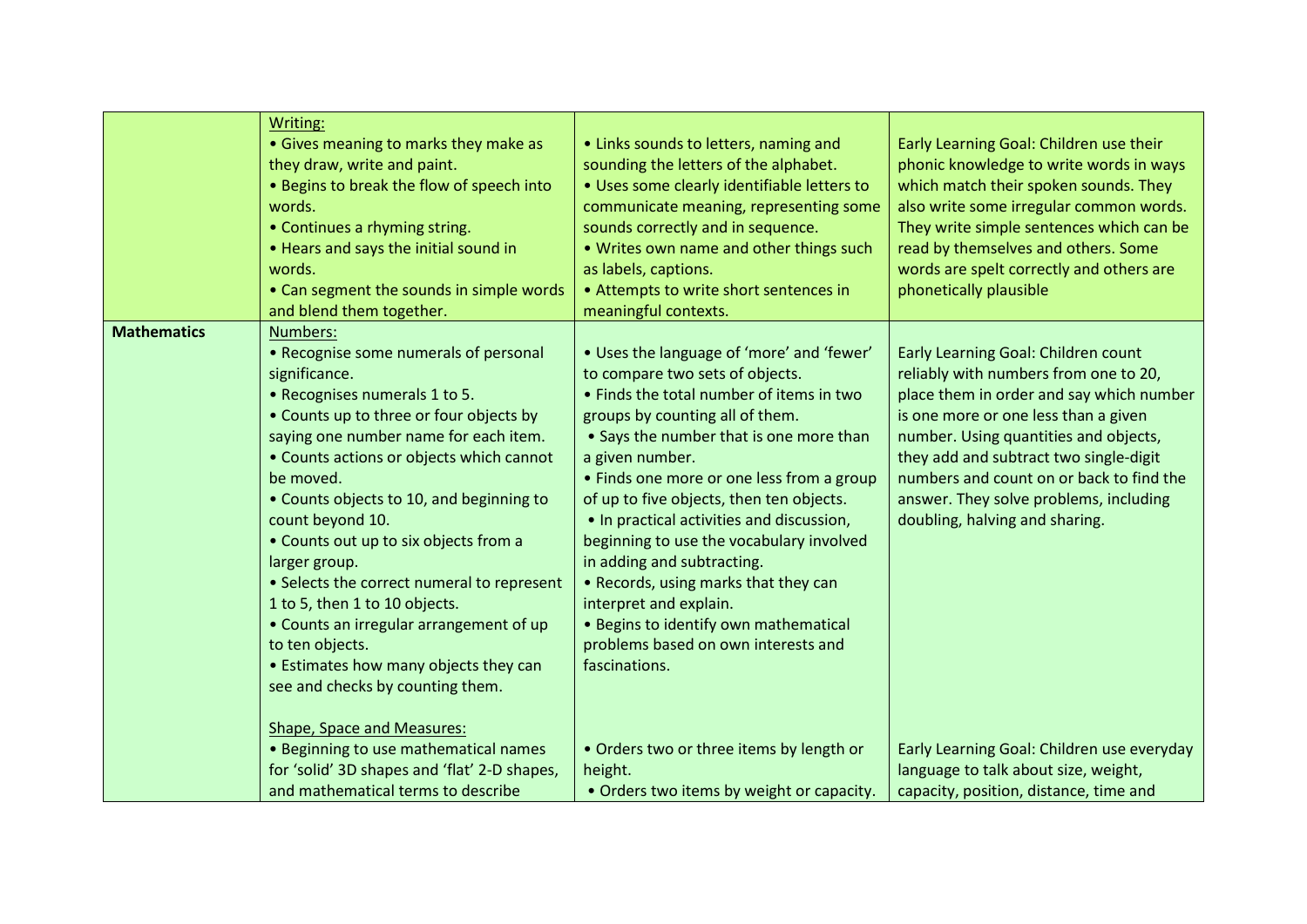|                            | shapes.                                                                                                                             | • Uses familiar objects and common                                                                                                | money to compare quantities and objects    |  |
|----------------------------|-------------------------------------------------------------------------------------------------------------------------------------|-----------------------------------------------------------------------------------------------------------------------------------|--------------------------------------------|--|
|                            | • Selects a particular named shape.                                                                                                 | shapes to create and recreate patterns                                                                                            | and to solve problems. They recognise,     |  |
|                            | • Can describe their relative position such                                                                                         | and build models.                                                                                                                 | create and describe patterns. They explore |  |
|                            | as 'behind' or 'next to'.                                                                                                           | . Uses everyday language related to time.                                                                                         | characteristics of everyday objects and    |  |
|                            |                                                                                                                                     | • Beginning to use everyday language                                                                                              | shapes and use mathematical language to    |  |
|                            |                                                                                                                                     | related to money.                                                                                                                 | describe them.                             |  |
|                            |                                                                                                                                     | • Orders and sequences familiar events.                                                                                           |                                            |  |
|                            |                                                                                                                                     | • Measures short periods of time in simple                                                                                        |                                            |  |
|                            |                                                                                                                                     | ways.                                                                                                                             |                                            |  |
| <b>Understanding the</b>   | <b>People and Communities:</b>                                                                                                      |                                                                                                                                   |                                            |  |
| <b>World</b>               | Enjoys joining in with family customs and routines.<br>$\bullet$                                                                    |                                                                                                                                   |                                            |  |
|                            |                                                                                                                                     | Early Learning Goal: Children talk about past and present events in their own lives and in the lives of family members. They know |                                            |  |
|                            | that other children don't always enjoy the same things, and are sensitive to this. They know about similarities and differences     |                                                                                                                                   |                                            |  |
|                            | between themselves and others, and among families, communities and traditions.                                                      |                                                                                                                                   |                                            |  |
|                            | The World:                                                                                                                          |                                                                                                                                   |                                            |  |
|                            | • Looks closely at similarities, differences, patterns and change.                                                                  |                                                                                                                                   |                                            |  |
|                            | Early Learning Goal: Children know about similarities and differences in relation to places, objects, materials and living things.  |                                                                                                                                   |                                            |  |
|                            | They talk about the features of their own immediate environment and how environments might vary from one another. They              |                                                                                                                                   |                                            |  |
|                            | make observations of animals and plants and explain why some things occur, and talk about changes.                                  |                                                                                                                                   |                                            |  |
|                            | Technology:                                                                                                                         |                                                                                                                                   |                                            |  |
|                            | Completes a simple program on a computer.<br>$\bullet$                                                                              |                                                                                                                                   |                                            |  |
|                            | Interacts with age-appropriate computer software.<br>$\bullet$                                                                      |                                                                                                                                   |                                            |  |
|                            | Early Learning Goal: Children recognise that a range of technology is used in places such as homes and schools. They select and use |                                                                                                                                   |                                            |  |
|                            | technology for particular purposes.                                                                                                 |                                                                                                                                   |                                            |  |
|                            | Harvest, Diwali, The Nativity                                                                                                       | <b>Chinese New Year, Easter</b>                                                                                                   | <b>Changes</b>                             |  |
| <b>Expressive Arts and</b> | <b>Exploring and using Media and Materials:</b>                                                                                     |                                                                                                                                   |                                            |  |
| <b>Design</b>              | Begins to build a repertoire of songs and dances.<br>$\bullet$                                                                      |                                                                                                                                   |                                            |  |
|                            | Explores the different sounds of instruments.<br>$\bullet$                                                                          |                                                                                                                                   |                                            |  |
|                            | Explores what happens when they mix colours.<br>$\bullet$                                                                           |                                                                                                                                   |                                            |  |
|                            | Experiments to create different textures.<br>$\bullet$                                                                              |                                                                                                                                   |                                            |  |
|                            | $\bullet$                                                                                                                           | Understands that different media can be combined to create new effects.                                                           |                                            |  |
|                            | Manipulates materials to achieve a planned effect.<br>$\bullet$                                                                     |                                                                                                                                   |                                            |  |
|                            | Constructs with a purpose in mind, using a variety of resources.<br>$\bullet$                                                       |                                                                                                                                   |                                            |  |